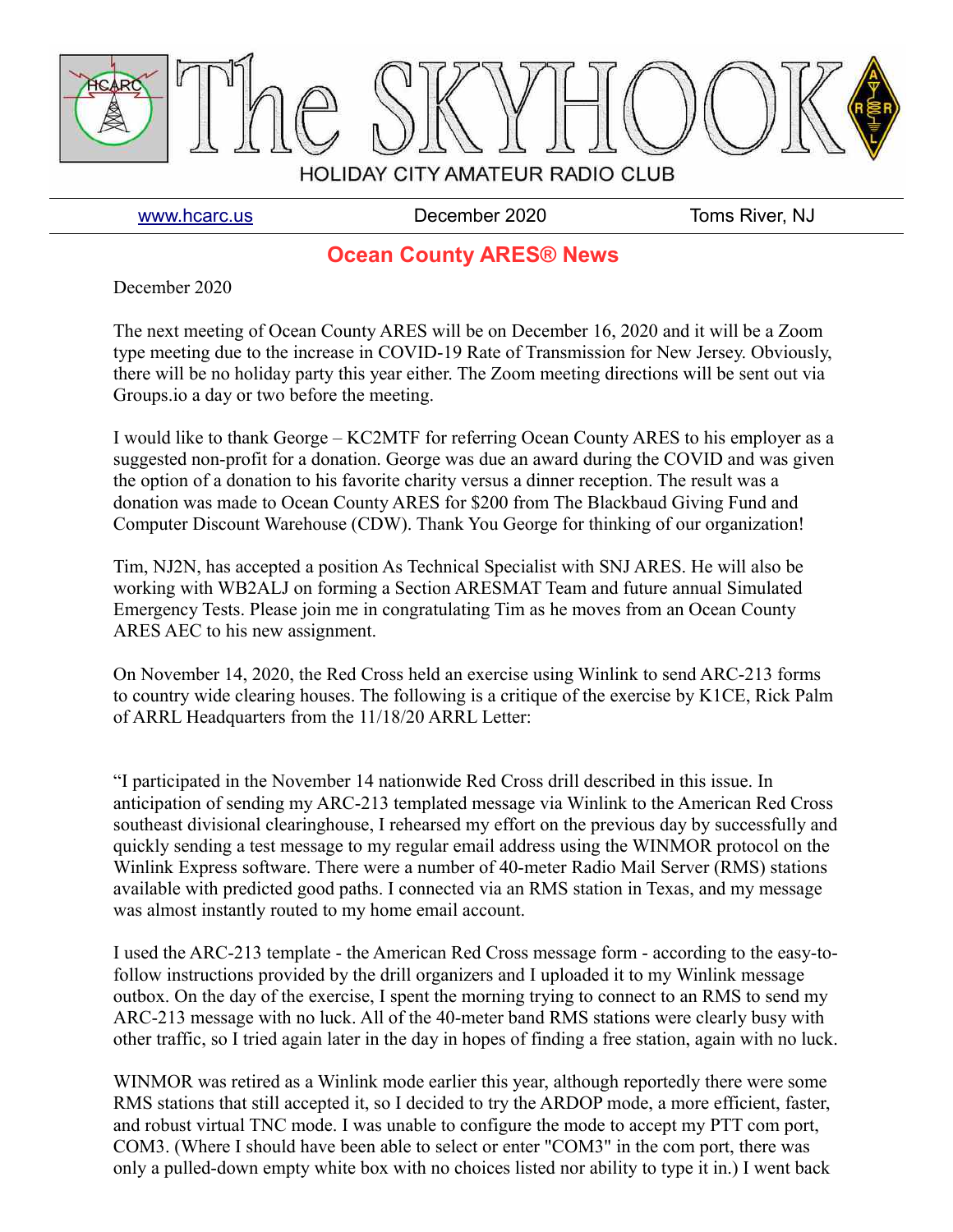to WINMOR with no luck in sending my message. At the end of the day, I did send my message via the Winlink regular internet mode Telnet Winlink, but it felt like a bit of a hollow success.

I deemed my effort a success, however, in that I had brushed up on my Winlink operation, which I had sidelined after discovering FT-8 last year, and I had illuminated issues to be corrected for the future, which is the purpose of drills in the first place. I was limited to the 40-meter band as that is currently the only HF antenna I have up. And it is surrounded by woods. I might also have been limited by my decision to use lower RF output of 50 watts, given that the mode's duty cycle was somewhere around 50% it seemed.

I need to put up a multiband antenna and get up to speed on how to set up and use the more robust Winlink modes. And, simply use Winlink more for experience. It has emerged as the most popular digital mode for emergency communications, with agencies such as emergency management and the Red Cross, offering a connection to the internet for hybrid radio and internet message handling.

The Amateur Radio Safety Foundation, Inc., has done an amazing job of developing Winlink as a service to the amateur community, and to federal government stakeholders.

At the beginning of every Winlink Express session, a small window pops up asking the user to register their name and call sign, and make a donation to the ARSF of \$24. They graciously give the program and development free of charge to the amateur community, and you can simply click the "Remind me later" box, and the software continues to the operating platform. As I type this editorial, however, I started my Winlink Express, registered my name and call sign, and made the \$24 donation instead of clicking the "Remind me later" box. I am grateful for the ARSF's monumental efforts on behalf of all radio amateurs, and also for the lessons I learned from my personal efforts on this past weekend's excellent Red Cross Winlink drill: it was well worth my time.

Special thanks to Wayne Robertson, K4WK, of the American Red Cross, Mike Walters, W8ZY, of Connecticut ARES, and the other organizers of this past Saturday's American Red Cross Nationwide Emergency Communications Drill. From what I heard, it was enormously popular and successful. - Rick Palm, K1CE"



As a final note, my shack has been located in the second story of my detached garage, which I

built in 1999. Now, almost 22 years later, it is time to have the roof resurfaced. I have a small rooftop Glen Martin five foot tower on my roof, which the roofers will remove and remount for